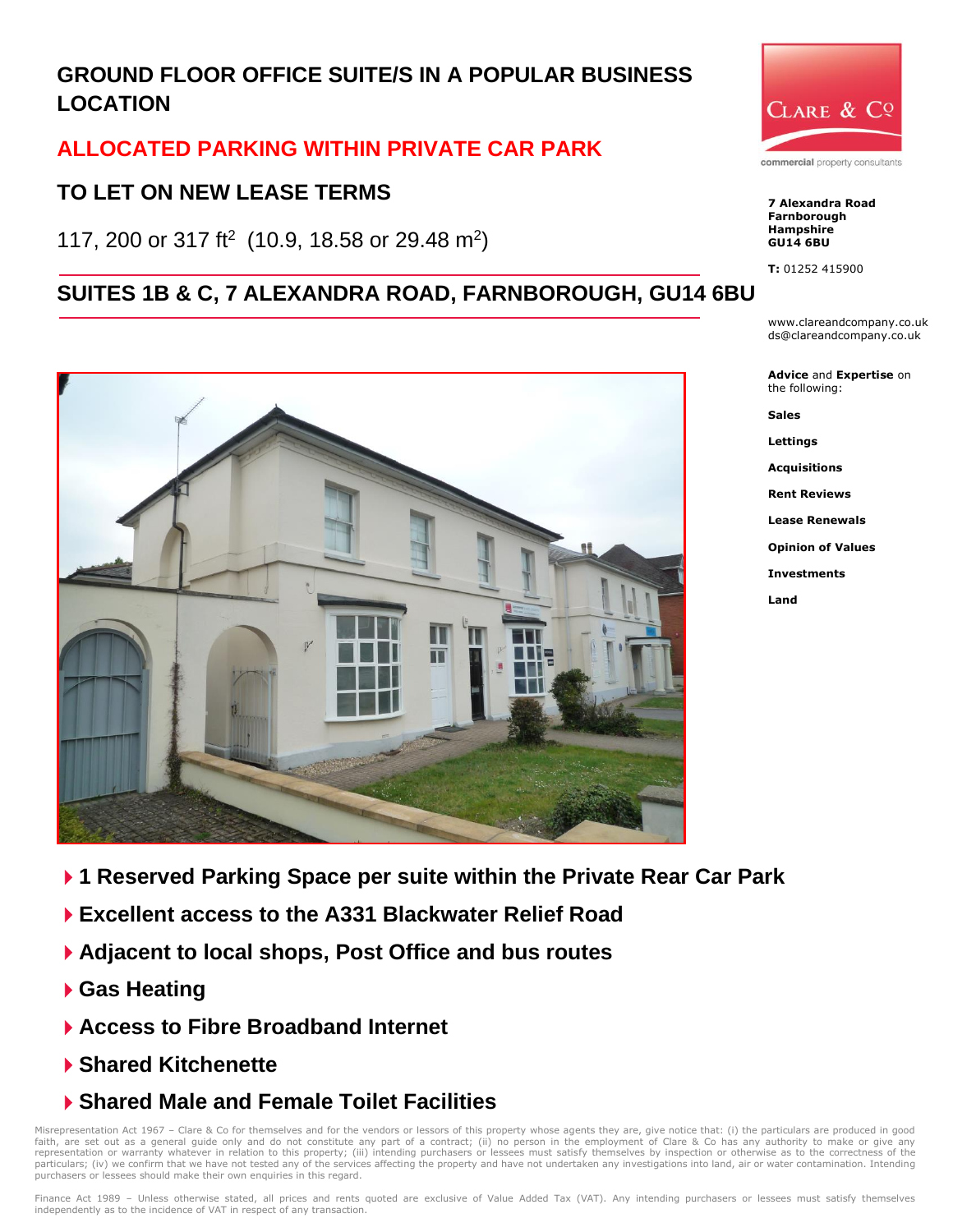## **LOCATION**

The office suites hold an excellent location adjacent to various local shopping facilities... The local post office is opposite with post box.

The A331 is within a few minutes drive offering access to Junction 4 of the M3 and Guildford/Farnham to the South.

## **DESCRIPTION**

Suites 1B & C 3 are ground floor office suites which benefit from gas heating by radiators, carpeting, shared kitchen and toilet facilities, access to broadband fibre cabling and allocated parking spaces set within the large rear private car park.



Large rear car park

## **ACCOMMODATION**

Approximate floor areas and rents (please note that these rents include the building service charge and buildings insurance:

| Suite 1B       | $200 \text{ ft}^2$    | 18.58 $m2$         | £4,368 pax (£364 pcm) | 1 parking space  |
|----------------|-----------------------|--------------------|-----------------------|------------------|
| Suite 1C       | 117 ft <sup>2</sup>   | $10.9 \text{ m}^2$ | £2,812 pax (£234 pcm) | 1 parking space  |
| Suites 1 B&C - | $317$ ft <sup>2</sup> | $29.8 \text{ m}^2$ | £7,180 pax (£598 pcm) | 2 parking spaces |